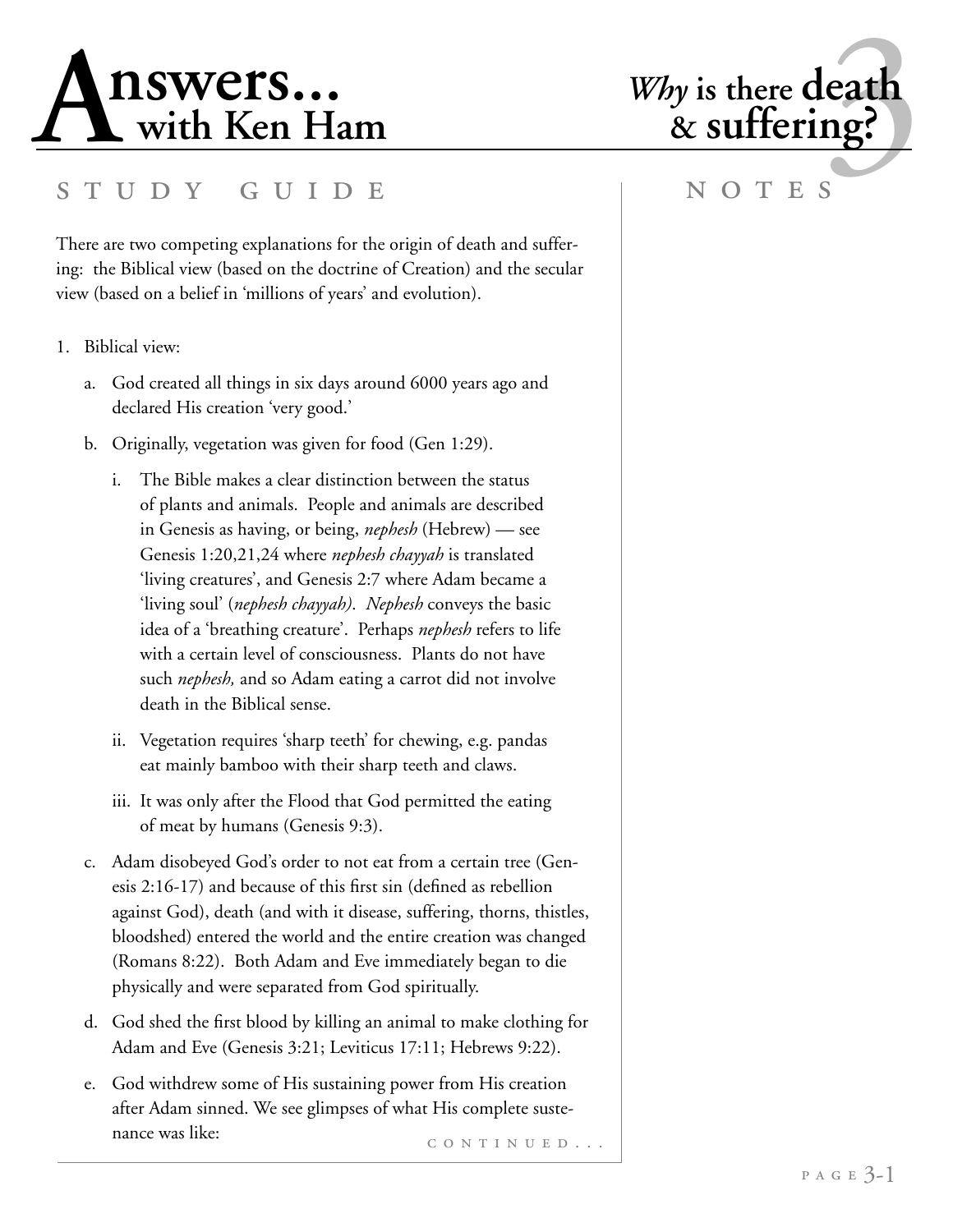

# S T U D Y G U I D E N O T E S

- i. Dan 3: 26,27: Shadrach, Meshach, Abednego in the fiery furnace were not burned, nor was there even the smell of fire on their clothes.
- ii. Dt 8:4; 29:5; Neh 9:21: While the Israelites wandered in the wilderness, their clothes and shoes did not wear out, neither did their feet swell.
- f. Jesus Christ, the Last Adam, came to Earth, was crucified and raised from the dead to pay the penalty for sin (2 Corinthians 5:21) and redeem the world from the curse of sin.
- g. Those who have received the gift of eternal life look forward to the new heavens and Earth in which the curse will be no more (Acts 3:21; 2 Peter 3:13; Rev 21:1,4, 22:3a).

\*Therefore, death (of *nephesh* animals and humans) and suffering are not a permanent part of God's creation, but rather are an intrusion as the result of sin and will be done away with in the new heavens and Earth.

2. Secular view: Death has been around for millions of years and is a permanent part of the universe.

**\***Therefore, death, disease, bloodshed, suffering, violence and thorns existed long before man was on the scene. For the Christian, this means these things were around before Adam sinned. This belief destroys the basis of the Gospel, Christian morality and the Biblical teaching of a new heavens and new Earth. Those who add 'millions of years' to the Bible are, in essence, blaming God for the corruption we see in the world, rather than blaming ourselves (because we, in Adam, sinned (Romans 5:12, ff)).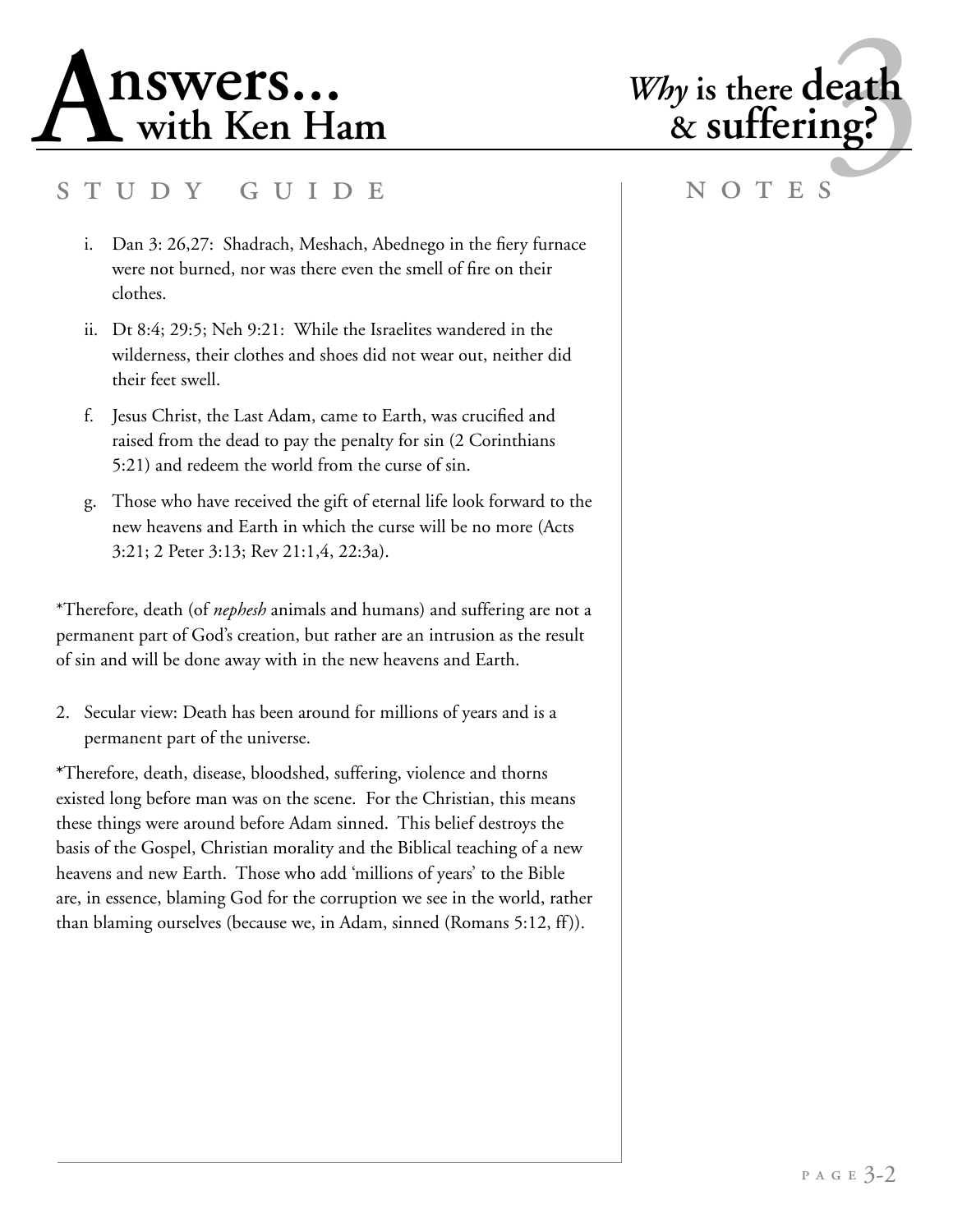# **A** 1 SWers... Why is there death<br>
with Ken Ham<br>
Q U O T E S

# *Why* is there **death** & suffering?

# q u o t e s

## **Life Nature Library,** *Evolution***, Ruth Moore, Time Inc., p. 21.**

The oddest inhabitants of the Galapagos coastlines are the marine iguanas, which exist nowhere else in the world. Like miniature dinosaurs, the inky, armored lizards swarm over the rocky shores of the islands. When upset they squirt vapor from their nostrils like storybook dragons. Despite their ferocious appearance the sea iguanas are strict and docile vegetarians, completely harmless and gregarious to an extreme. Though armed with strong claws and sharp teeth, they rarely use them on each other and never attack other animals.

### **Taronga Zoo, Australia, bear exhibit, July 1999**

Although all bears have teeth designed for eating meat, their diet consists mainly of plants.

### **Bishop John Shelby Spong (Episcopal Bishop of Newark),**  *A Call for a New Reformation,* **from home page for the Episcopal Diocese of Newark, September 4, 1999.**

The Bible began with the assumption that God had created a finished and perfect world from which human beings had fallen away in an act of cosmic rebellion. Original sin was the reality in which all life was presumed to live. Darwin postulated instead an unfinished and thus imperfect creation. Human beings did not fall from perfection into sin as the Church had taught for centuries. Thus the basic myth of Christianity that interpreted Jesus as a divine emissary who came to rescue the victims of the fall from the results of their original sin became inoperative.

The Biblical story of the perfect and finished creation from which human beings fell into sin is pre-Darwinian mythology and post-Darwinian nonsense.

## **Ian Barbour (scientist, recipient of the 1999 Templeton Prize for Progress in Religion), Searching for Answers,**  *Dayton Daily News***, Religion section, March 13, 1999.**

…Now we know that…evolution is God's way of creating…You simply can't any longer say as traditional Christians that death was God's punishment for sin. Death was around long before human beings. Death is a necessary aspect of an evolutionary world…One generation has to die for new generations to come into being. In a way, it is more satisfying…than to see it as a sort of arbitrary punishment that God imposed on our primeval paradise. We can take the Bible seriously without taking it literally.

## **Dr Francisco J. Ayala (former Dominican priest, author of 12 books and 650 articles on genetics, and a professor of biological sciences and philosophy, who is known in the science world as the Renaissance man of evolutionary biology),** *New York Times***, April 27, 1999.**

I say that evolution, in my view, is not only NOT anti-Christian, but the idea of special design, which many fundamentalists adhere to, might be – because it teaches the view of God that is blasphemous. The Special-Design-God is a God who messes up. Think about all the backaches, infected wisdom teeth and painful childbirth that exist because we humans evolved incompletely! 'Do you think God is absent-minded?' I ask them.

c o n t i n u e d . . .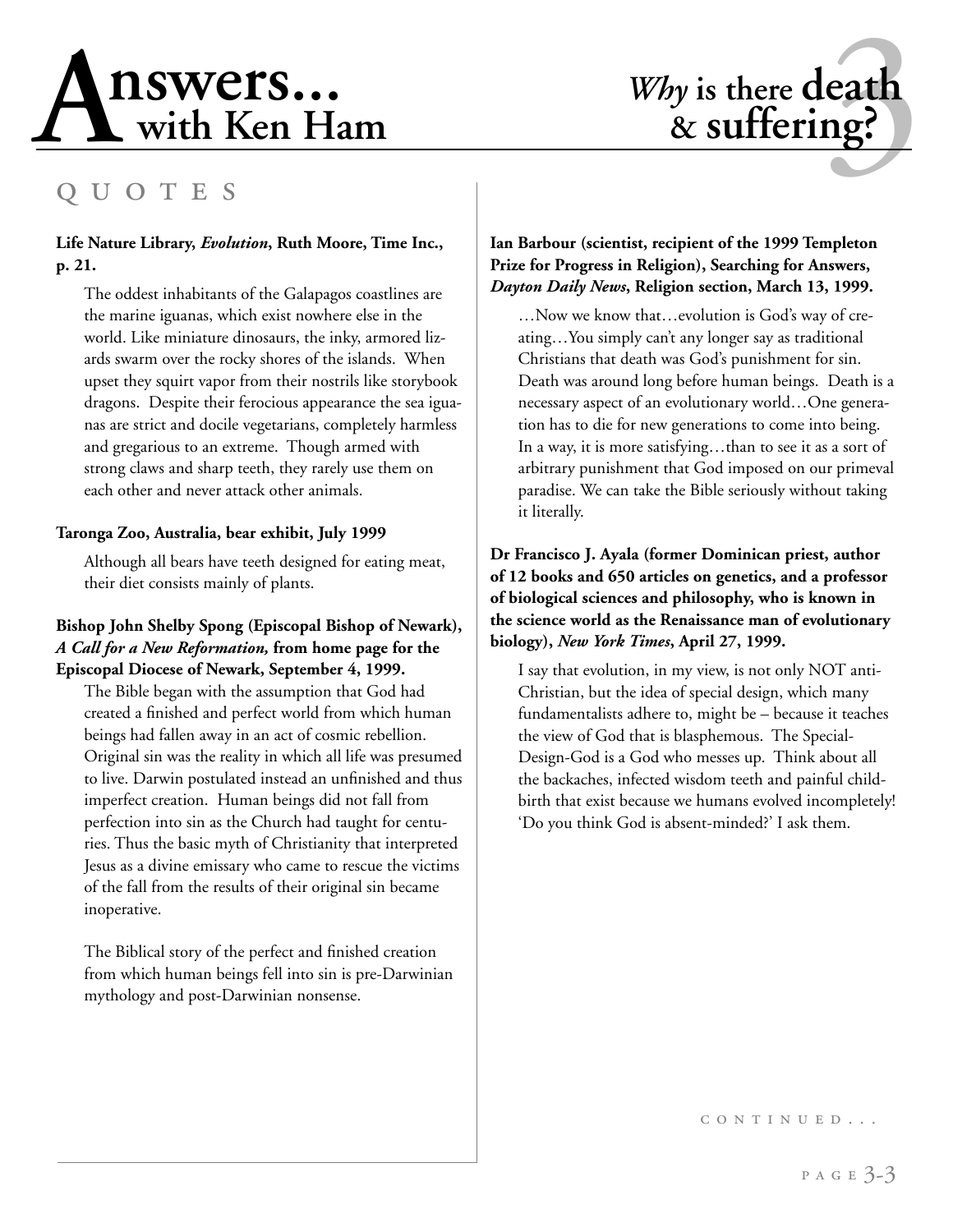# **<sup>A</sup>** 3 **nswers... with Ken Ham** *Why* **is there death**

# *Why* is there **death** & suffering?

# q u o t e s

### **Irven DeVore (Harvard University anthropologist), Astronomy might be refashioning images of God***, Times-News Weekender***, p. 9A, May 1, 1999.**

I personally cannot discern a shred of evidence for a benign, cosmic presence. I look at evolution and I see indifference and capriciousness. What kind of God works with a 99.9 percent extinction rate?

### **Jacques Monod, The Secret of Life, Australian Broadcasting Commission Science Unit interview, aired June 10, 1976.**

Natural selection is the blindest, most cruel way of evolving new species...I am surprised that a Christian would defend the idea that this is the process which God more or less set up in order to have evolution.

#### **G. Richard Bozarth, The Meaning of Evolution,** *American Atheist***, p. 30, September 20, 1979.**

Christianity has fought, still fights, and will fight science to the desperate end over evolution, because evolution destroys utterly and finally the very reason Jesus' earthly life was supposedly made necessary. Destroy Adam and Eve and the original sin, and in the rubble you will find the sorry remains of the Son of God. Take away the meaning of his death. If Jesus was not the redeemer that died for our sins, and this is what evolution means, then Christianity is nothing.

### **Vice President Al Gore,** *Larry King Live,* **aired May 6, 1999, 9:oop.m. ET.**

You can hardly take your eyes away from it. I think that violence has that capacity because of our evolutionary heritage, because of the laws of nature—tooth and fang. And we have with our power of conscience, with our beliefs in God, if we have those, as most of us Americans do, we have the ability to—to overcome those impulses with higher ones. We have the ability to overcome evil with good. But I think that heritage is always present with us. It was for most of humankind's existence part of our way of surviving. And so I think it has a primitive appeal.